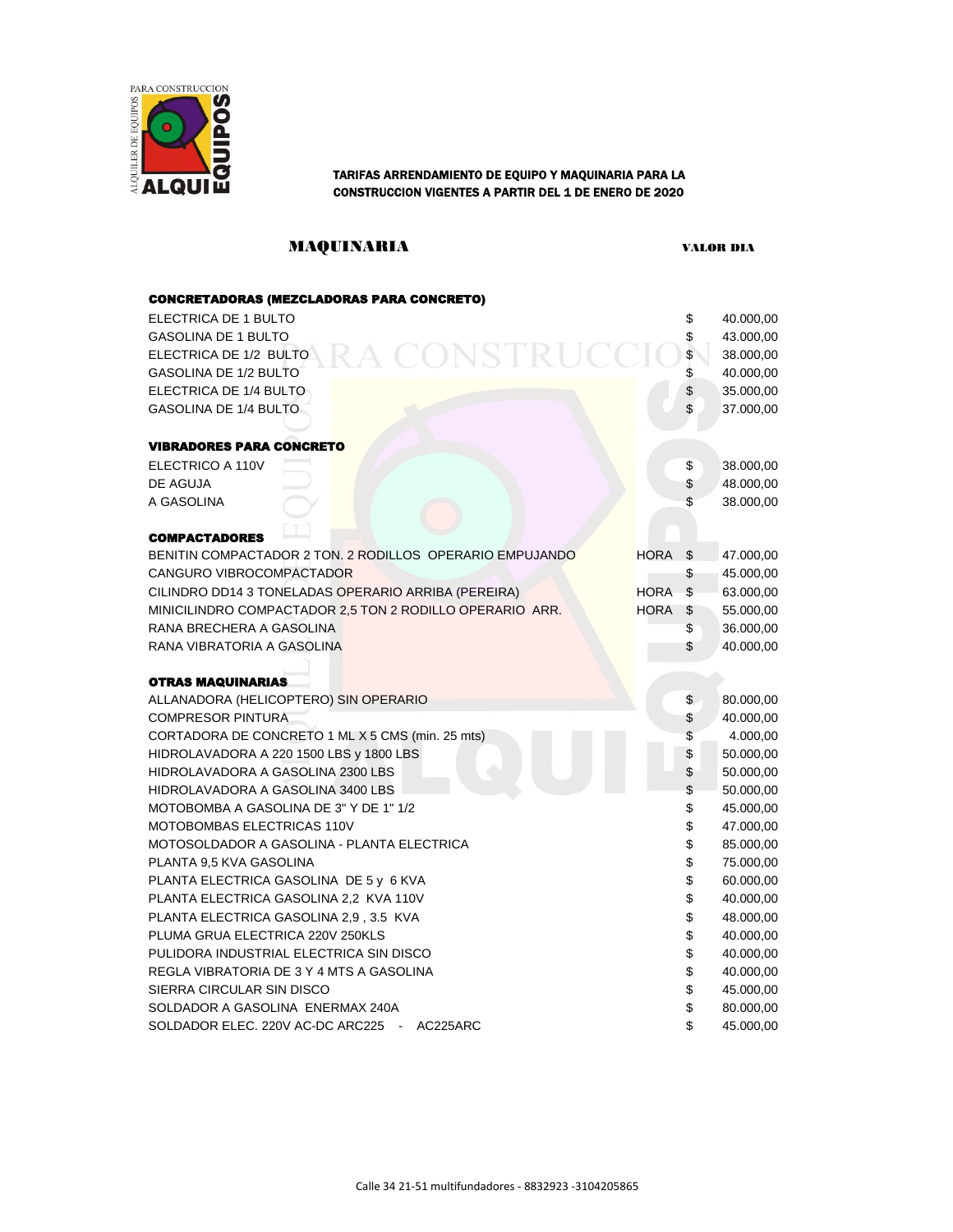#### EQUIPO PARA DEMOLICION

| <b>COMPRESOR</b>                                               |        |           |
|----------------------------------------------------------------|--------|-----------|
| 1 MARTILLO 1 OPERARIO                                          | S      | 58.000,00 |
| 2 MARTILLOS 1 OPERARIO                                         | S      | 78.000,00 |
| 2 MARTILLOS 2 OPERARIO                                         | \$     | 90.000,00 |
| 1 MARTILLO ROTATORIO 1 OPERARIO                                | \$     | 70.000,00 |
| RECARGO HORA NOCTURNA - FESTIVA - FUERA                        |        |           |
| DE LA CIUDAD POR OPERARIO                                      | \$     | 12.000,00 |
| COMPRESOR INYEC. DE AIRE 5 H. 185CFM SIN COMB.                 | \$     | 48.000,00 |
| COMPRESOR INYEC. DE AIRE 5 H. 185CFM (Incluye operario y comb) | \$     | 65.000,00 |
| COMPRESOR INYEC, DE AIRE 5 H, 225-260 150 LB SIN COMB.         | \$     | 60.000,00 |
| COMPRESOR INYEC. DE AIRE 5 H, 225-260 150 LB                   | \$     | 78.000,00 |
| CUÑA HIDRAULICA (DARDA) MIN. 15 PERF. (incluye compresor)      | \$     | 30.000,00 |
| MARTILLO ELECTRICO DEMOLEDOR 110V                              | \$     | 45.000,00 |
| MARTILLO ELECTRICO DEMOLEDOR 110V SIN OPERARIO CON 2 PUNTEROS  | \$     | 85.000,00 |
| TALADRO DEMOLOLEDOR ELECTRICO (SOLO)                           | DIA \$ | 70.000,00 |
| TALADRO PARA ANCLAJES (POR BROCA Y CMS)                        | DIA \$ | 85.000,00 |
|                                                                |        |           |

## EQUIPO PARA FORMALETERIA

| FORMALETA METALICA PARA MURO Y COLUMNA                                 |              | <b>VALOR DIA</b> |  |  |
|------------------------------------------------------------------------|--------------|------------------|--|--|
| DESDE 0,10 CMS HASTA 0,60 DE ANCHO, 1,20 Y 2.40 A. MT2 (5 DIAS MINIMO) | \$           | 1.400,00         |  |  |
| <b>ARO</b>                                                             | \$           | 2.500,00         |  |  |
| ANDAMIO COLGANTE 30 - 50 MTS (MALACATE)                                | \$           | 3.000,00         |  |  |
| ANDAMIOS TIJERA 1 X 1                                                  | \$           | 900,00           |  |  |
| ANDAMIOS TIJERA 1,50 X 1,50                                            | \$           | 1.300,00         |  |  |
| ARNES CON ESLINGA                                                      | \$           | 8.000,00         |  |  |
| <b>ARRESTADOR</b>                                                      | \$           | 5.000,00         |  |  |
| <b>BALDE PARA PLUMA</b>                                                | \$           | 2.500,00         |  |  |
| <b>BOMBONES - SEPARADORES VIALES</b>                                   | $\mathbb{S}$ | 1.500,00         |  |  |
| <b>BUGUI (CARRETILLA)</b>                                              | \$           | 6.000,00         |  |  |
| CERCHAS - VIGUETAS DE 2 MTS Y 1.50 MTS                                 | \$           | 180,00           |  |  |
| CERCHAS - VIGUETAS DE 3 MTS                                            | \$           | 190,00           |  |  |
| CILINDRO PARA PRUEBA Y CONO SLUM                                       | \$           | 2.500,00         |  |  |
| <b>DIAGONAL CORTA</b>                                                  | \$           | 130,00           |  |  |
| DIAGONAL LARGA                                                         | \$           | 160,00           |  |  |
| DIFERENCIAL 3 TON. \$10,000 Y DE 5 TON.                                | \$           | 20.000,00        |  |  |
| DIFERENCIAL TIPO SEÑORITA                                              | \$           | 15.000,00        |  |  |
| ESCALERA ALUMINIO TIPO TIJERA 2, 3, 3.7 MTS                            | \$           | 20.000,00        |  |  |
| ESCALERA ALUMINIO 4.5 A 9 - 4 A 8 - 3 A 6 MTS EXPANDIBLE               | \$           | 24.000,00        |  |  |
| EXTENSION ELECTRICA Y MANILA METRO LINEAL                              | \$           | 200,00           |  |  |
| <b>FLOTA CANAL</b>                                                     | \$           | 22.000,00        |  |  |
| FORMALETA CAISSON D SUP.1,10 D.INF.1,20 ALTURA 1 MTS                   | \$           | 9.000,00         |  |  |
| FORMALETA PARA RECAMARA 1.20 DIAMETRO (VASO Y CONO)                    | \$           | 20.000,00        |  |  |
| FORMALETA PARA RECAMARA 1.50 DIAMETRO (VASO Y CONO)                    | \$           | 22.000,00        |  |  |